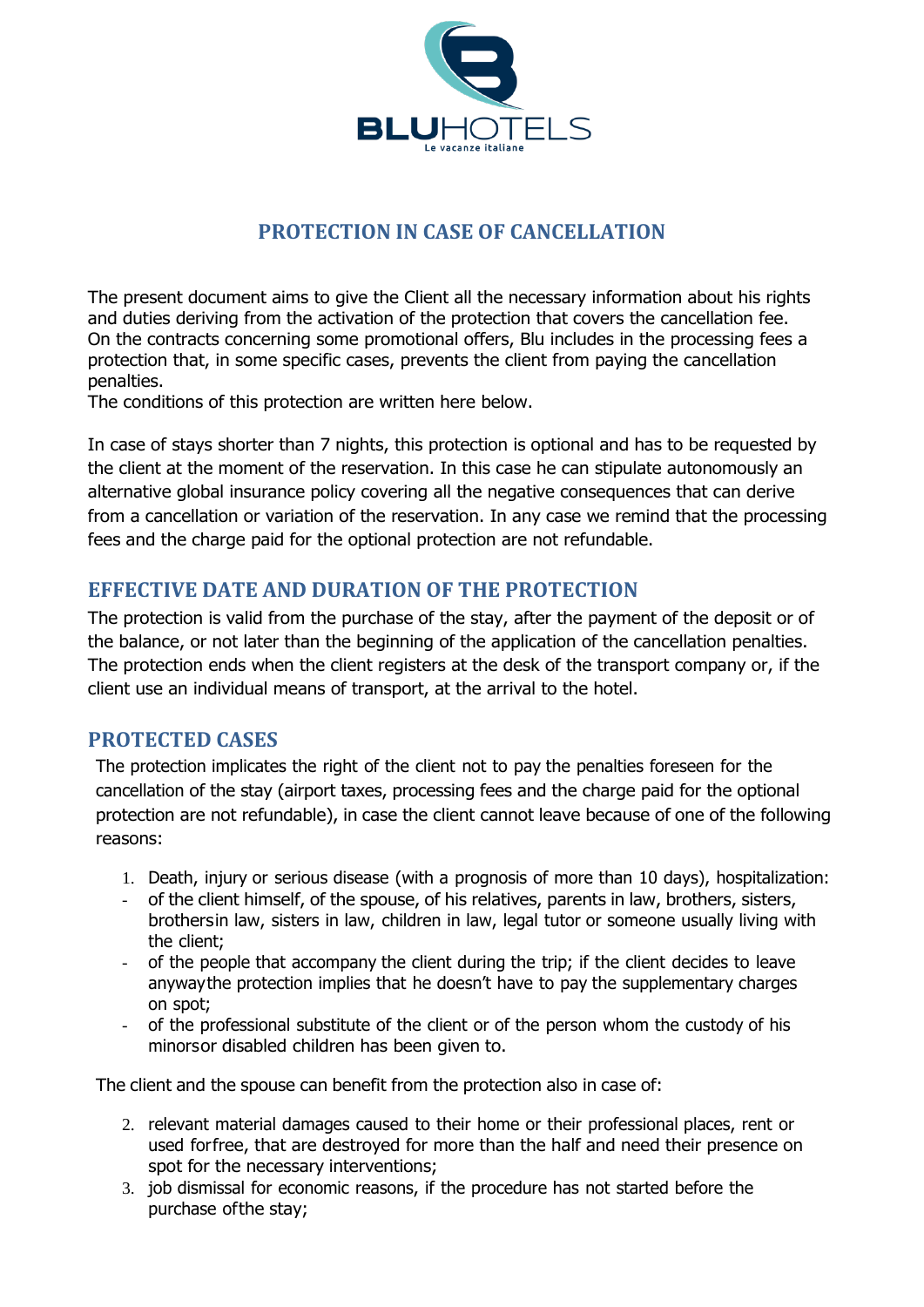

- 4. depression, psychic, mental or nervous disease that causes a hospitalisation of more than 4consecutive days;prima dell'acquisto del viaggio;
- 5. pregnancy that the client was not aware of at the moment of the purchase and that can be acontraindication to the travel, pathologic pregnancy, miscarriage, abortion, birth and its consequences, within the  $8<sup>th</sup>$  month of pregnancy;
- 6. obtainment of a job or admission to a paid internship before the trip, when the client and thespouse were subscribed to the unemployment register, with the exception of an extension or renewal of a job or internship contract:
- 7. professional change that force them to move, if the procedure has not started before thepurchase of the stay;
- 8. recovering of a university exam, if the client were not aware of the failure of the exambefore the purchase of the stay;
- 9. convocation that the client was not aware of at the moment of the reservation, that cannot bepostponed and that requires his presence for one of the following administrative reasons:
- convocation for the adoption of a minor
- convocation as a witness or juror of the Assize Court
- convocation for an organ transplantation

10. serious damages to their vehicle, caused 48 hours before leaving, in case the vehicle cannotbe used anymore to reach the stay place.

# **MEASURES TO ADOPT IN CASE OF CANCELLATION OR MODIFICATION OF THE STAY**

The complete description can be found in the paragraph "procedure for the activation of the protection". By the way, to reduce the damaging consequences, the Client has to inform immediately Blu Hotels about the impossibility to leave, except for causes of force majeure.

## **EXCLUSIONS FROM THE PROTECTION**

The following cases are all excluded from all the contractual guarantees:

- the facts caused or provoked intentionally by the client or the beneficiary of the contract, the consequences of the suicide or the suicide attempt of the Client
- uprisings, revolts, effects deriving from radioactive sources, epidemics, pollution, natural catastrophes, climatic events,
- terroristic attacks,
- an exposition or contamination due to nuclear, chemical or biological substances independently from the causes that contributed to its development
- the consumption of drugs, narcotic substances, medicines not prescribed by a medical authority and its consequences,
- the consequences of being in a state of drunkenness, marked by a blood alcohol level higher than the one fixed by the highway code.

Also the accidents taking place in the following circumstances are excluded:

- while the client is practicing a sport at a professional level, is practicing a sport or taking part in an amateur race requesting the use of a land, air or water vehicle,